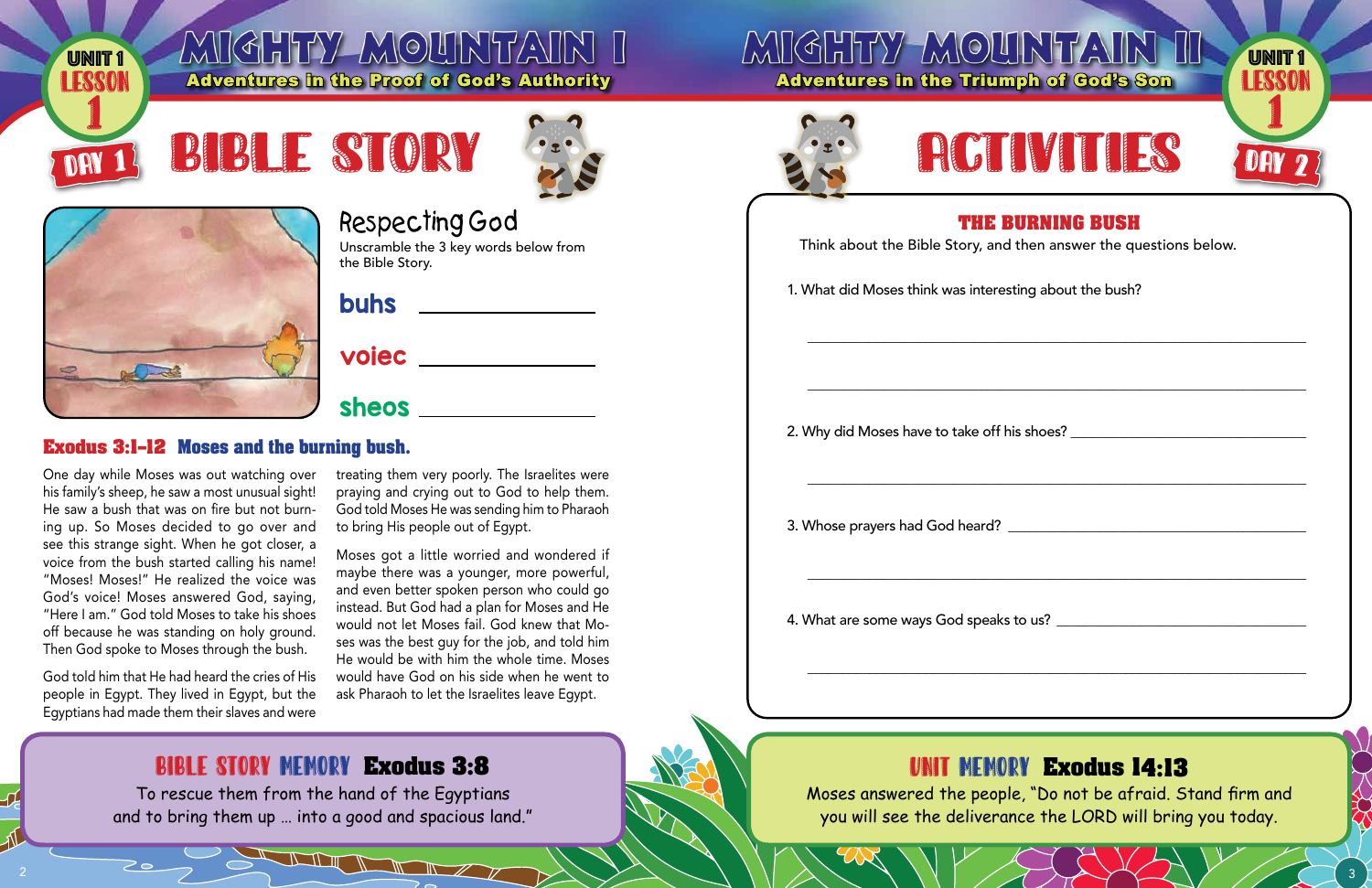

#### **WHAT HAPPENED?**

Imagine you are Moses and you have been talking to God. Draw a picture of the burning bush, and then write what you would tell your family about what happened.



#### **LISTEN. STOP. WRITE & DISCUS**

Listen to your UNIT SONG and say " when you hear the words below. Eacl write the definition from the board, t repeat the "Say:" sentence and discuss what each word teaches.



Say: "Stand firm and know that God is for us!"

 $\int$  **fight**<br>Definition:

Say: "Don't be afraid for God will fight for us!"

still **Definition: Example 1** 

Say: "Be still knowing God will protect us!"

Moses answered the people, "Do not be afraid. Stand firm and you will see the deliverance the LORD will bring you today.

#### **BIBLE STORY MEMORY Exodus 3:8**

To rescue them from the hand of the Egyptians and to bring them up ... into a good and spacious land."

MIGHTY MOUNTAIN II **UNIT1** Adventures in the Triumph of God's Son LESSON



| SS      |  |  |
|---------|--|--|
| STOP"   |  |  |
| h time, |  |  |
| :hen    |  |  |
| 155     |  |  |

#### **WATCH HIM GO!" UNIT SONG EXODUS 14:13-14**

When God went to Moses He spoke to him one-on-one And said from a bush Ever-burning the time had come "You'll go to deliver my people With words that are second to none" So with signs and wonders Equipped him to get it done As Moses approached all the people He knew what to say at once

Don't be afraid, stand firm and know The Lord knew from long ago Stand firm and wait, see how this goes The Lord loves the ones He chose Don't be afraid, stand firm and know The Lord knew from long ago Stand firm and wait, see how this goes The Lord will fight for you Be still and your faith will grow And watch Him go!

**UNIT MEMORY Exodus 14:13**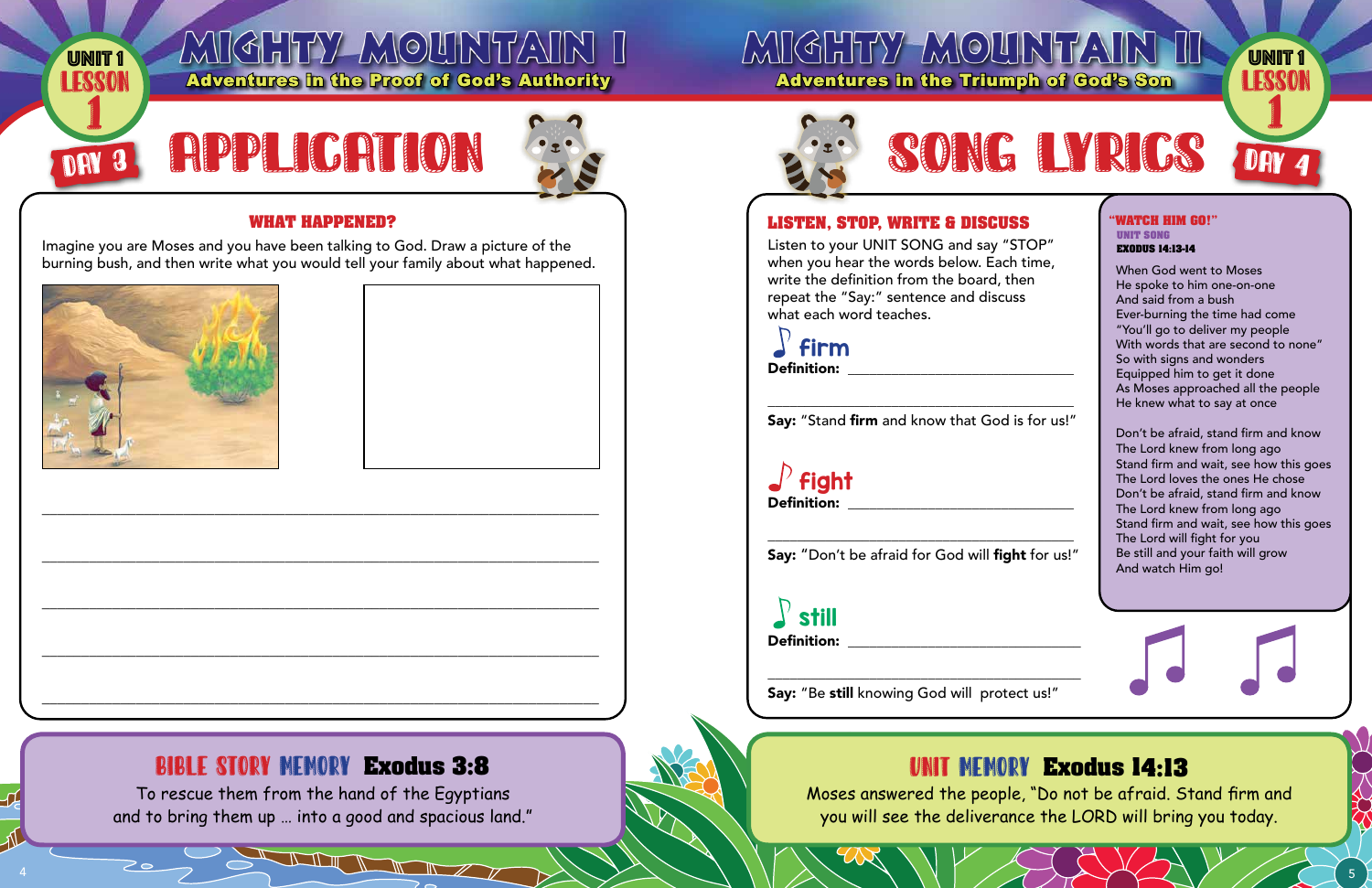

### MIGHTY-MOUNTAIN I Adventures in the Proof of God's Authority

## **MIGHTY MOU Adventures in the Triun**









## **Hearing God**

Unscramble the 3 key words below from the Bible Story.

Messo \_\_\_\_\_\_\_\_\_\_\_\_\_

## stfaf \_\_\_\_\_\_\_\_\_\_\_

# 

#### **Exodus 4:1-17 Moses receive signs and power.**

Have you ever had doubts? Moses worried that the Israelites would not believe God had sent him to take them out of Eqypt. He also worried about talking to Pharaoh as he was not a confident speaker. Moses told God about his worries and doubts, so God told Moses to take his staff and throw it on the ground. When Moses did this, the staff turned into a snake! Moses jumped and was startled! God told Moses to pick up the snake by the tail. When Moses did, the snake turned back into his staff.

Then God told Moses to put his hand inside his shirt and take it out. When Moses pulled his hand out, it was covered with a disease called leprosy that turned his skin white. Moses was scared! God then said to put his hand back into his shirt and pull it out again, and his hand was completely healed! God told Moses to use these signs and powers when he talked to the Israelites to prove the true God sent him.

Moses still worried that he could not speak well, so he asked God to send someone else. God told Moses to take his older brother Aaron. who was a good speaker and would help Moses do the talking. God had settled all of Moses's doubts, and Moses was ready to go to Egypt and face Pharaoh!

### **BIBLE STORY MEMORY Exodus 4:12**

The LORD said, "who gave human beings their mouths? ... Now go; I will help you speak and teach you what to say."



SIGN Think about the Bible Story,

1. What is doubt?

2. What happened to Moses' staff w

3. What happened to Moses' hand?

4. How did God take care of Moses'

#### UNIT MEMO

Moses answered the peop you will see the delivera

| JNTAI<br><b>UNIT1</b><br><b>ENNON</b><br>aph of God's Son                                      |  |
|------------------------------------------------------------------------------------------------|--|
| <b>IVITIE</b><br>J<br>DAY 2                                                                    |  |
| <b>S FOR MOSES</b><br>, and then answer the questions below.                                   |  |
|                                                                                                |  |
| vhen he threw it on the ground?                                                                |  |
|                                                                                                |  |
|                                                                                                |  |
| ' doubts?                                                                                      |  |
|                                                                                                |  |
| RY Exodus 14:13<br>le, "Do not be afraid. Stand firm and<br>nce the LORD will bring you today. |  |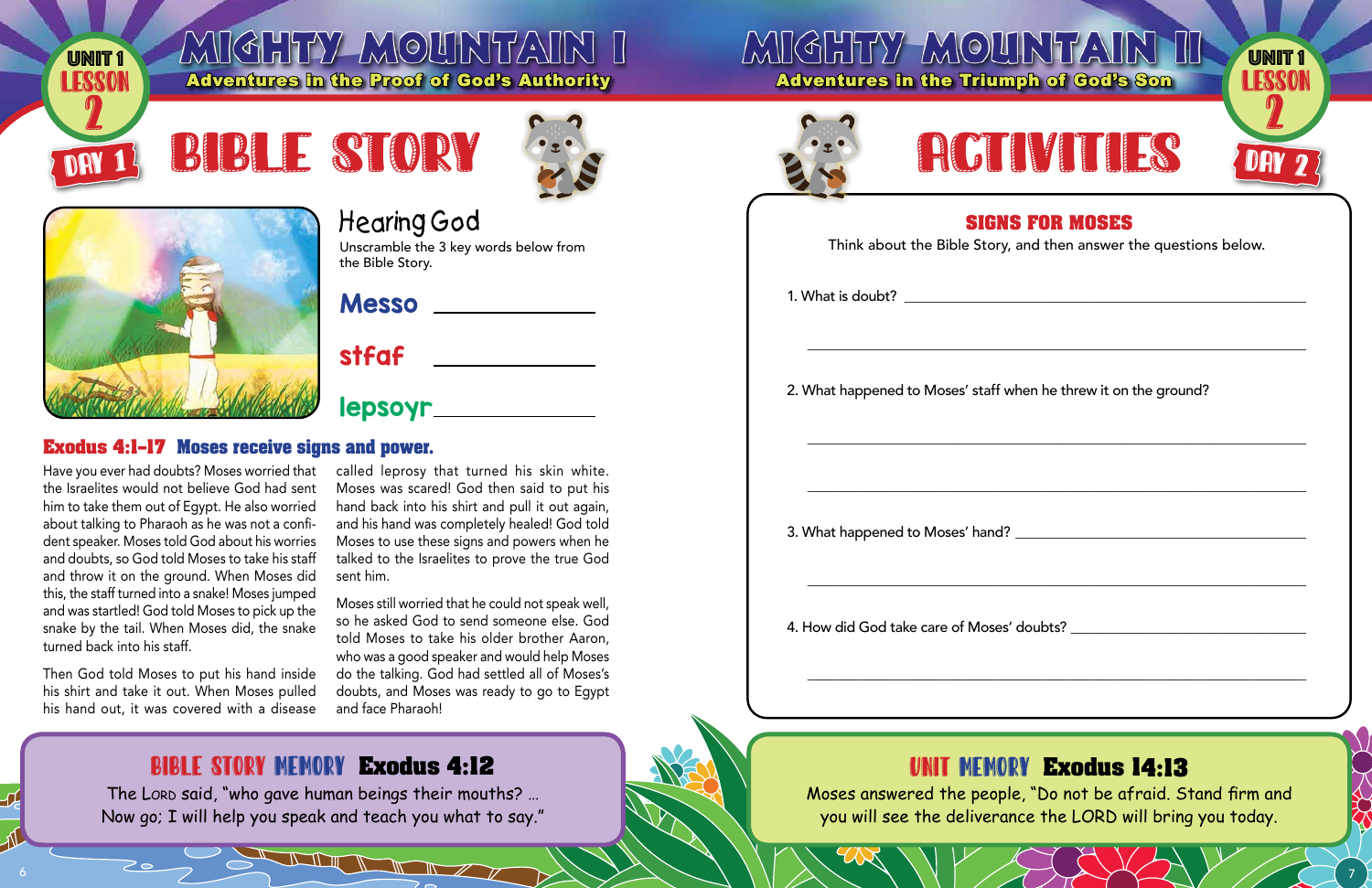| <b>UNIT1</b>                                 | MIGHTY MOUNTAIN I<br><b>Adventures in the Proof of God's Authority</b>                                                                                                   | MIGHTY-MOU<br><b>Adventures in the Triun</b>                                                                                                                                    |
|----------------------------------------------|--------------------------------------------------------------------------------------------------------------------------------------------------------------------------|---------------------------------------------------------------------------------------------------------------------------------------------------------------------------------|
|                                              | RPPLICATION                                                                                                                                                              |                                                                                                                                                                                 |
|                                              | <b>FAITH OVER DOUBTS</b>                                                                                                                                                 | <b>LISTEN, ANSWER AND PRACT!</b>                                                                                                                                                |
| doubts in the right column.<br><b>DOUBTS</b> | Make a list of doubts that you or your friends may have in the left column, using<br>your teacher's help with answers. Then, list and write ways God can help with those | Listen to your UNIT SONG to answe<br>application questions below. Your tea<br>will help with answers. Then, draw a<br>picture of each answer to think abou<br>it into practice! |
|                                              | <b>WAYS GOD CAN HELP</b>                                                                                                                                                 | Q. How are we to stand knowing th<br>on our side?                                                                                                                               |
| 9 Q                                          |                                                                                                                                                                          | <b>Q.</b> What will happen to our faith wh<br>trust God?                                                                                                                        |
|                                              | <b>BIBLE STORY MEMORY Exodus 4:12</b><br>The LORD said, "who gave human beings their mouths?<br>Now go; I will help you speak and teach you what to say."                | Moses answered the peop<br>you will see the delivera                                                                                                                            |

 $\smash{\nearrow}$   $\smash{\circ}$ 



acher:  $"min"$ ut putting

at God is

hen we

# **EXODUS 14:13-14**

When God went to Moses He spoke to him one-on-one And said from a bush Ever-burning the time had come "You'll go to deliver my people With words that are second to none" So with signs and wonders Equipped him to get it done As Moses approached all the people He knew what to say at once

Don't be afraid, stand firm and know The Lord knew from long ago Stand firm and wait, see how this goes The Lord loves the ones He chose Don't be afraid, stand firm and know The Lord knew from long ago Stand firm and wait, see how this goes The Lord will fight for you Be still and your faith will grow And watch Him go!

#### **Exodus 14:13** RY

le, "Do not be afraid. Stand firm and ance the LORD will bring you today.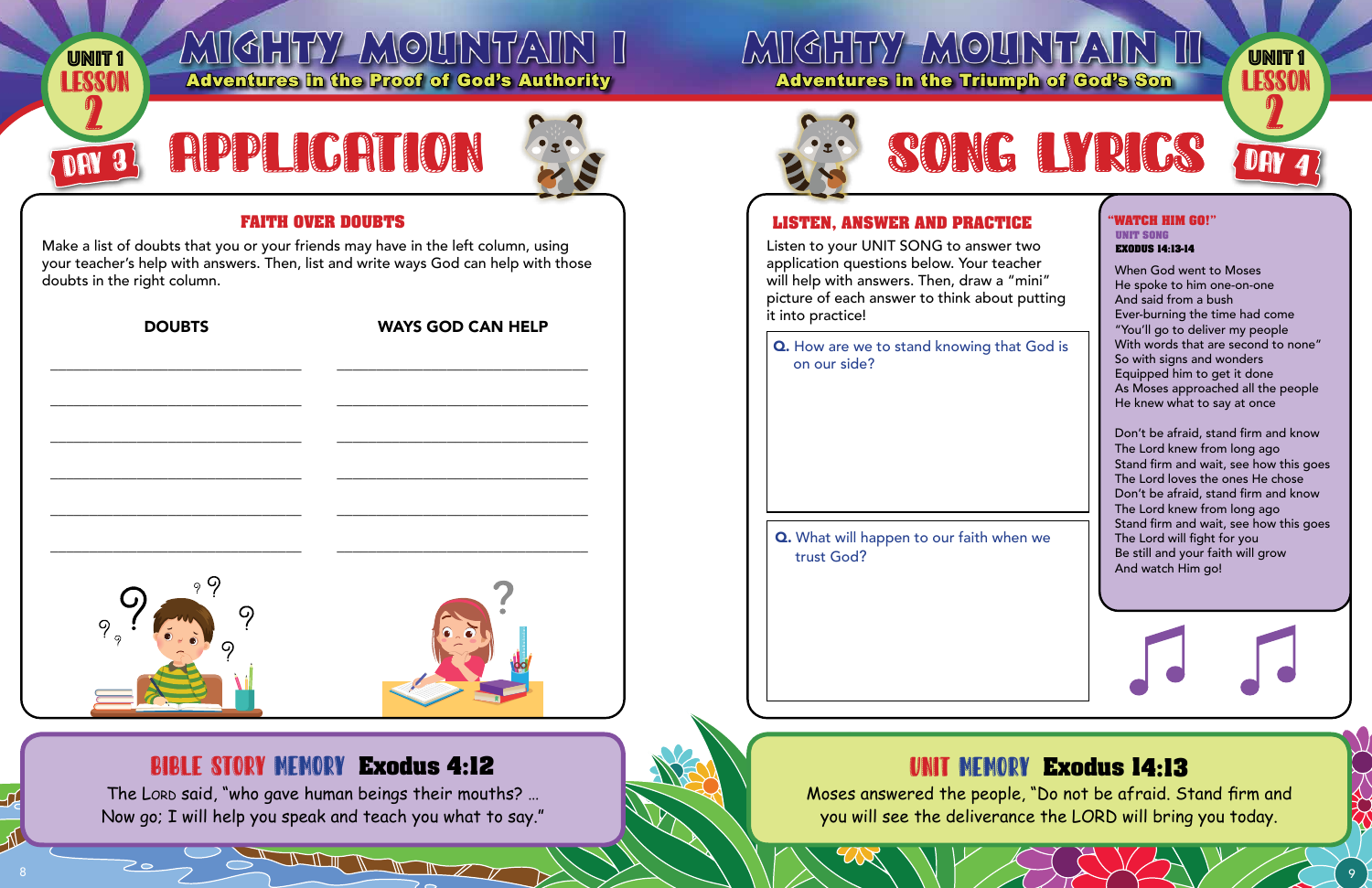

### MIGHTY-MOUNTAIN I Adventures in the Proof of God's Authority

## **MIGHTY MOU Adventures in the Triun**



## **Following God**

Unscramble the 3 key words below from the Bible Story.

### placea \_\_\_\_\_\_\_\_\_\_\_\_\_

# Epygt \_\_\_\_\_\_\_\_\_\_\_\_\_

#### **Exodus 5:1-21 Moses and Aaron visit Pharaoh.**

Moses and Aaron went to Egypt to meet with the Israelites and show them the signs. The people believed God had sent Moses! Next, they went to Pharaoh's palace. Pharaoh was the leader of the Egyptians, who did not believe that the true God of the Israelites was stronger than their gods. Pharaoh forced the Israelites to work every day as Eqyptian slaves so that his own people would not have to do the hard work of building his kingdom.

But Moses and Aaron told Pharaoh that the God of Israel said, "Let my people go, so that they may hold a festival to worship me in the desert." Pharaoh laughed! He said he did not know the Lord and would not let Israel go. Pharaoh did not believe in the power of the true God of Israel, but thought he was like a god because of his enormous power as Egypt's leader.

Pharaoh told Moses and Aaron to get back to work! He then told his Eqyptian officers to make the work much harder for the Israelites, so the Israelites were upset with Moses and Aaron for making Pharaoh mad. But God's plan to free the Israelites was just getting started as He would use Moses and Aaron to bring on events that would change Pharaoh's mind about letting God's people go!

### **BIBLE STORY MEMORY Exodus 5:2**

Pharaoh said, "Who is the Lord, that I should obey him? ... I do not know the Lord and I will not let Israel go."





#### **PHAR** Think about the Bible Story, and

1. Why did Pharaoh laugh at what M

2. What did the Egyptian officials do

3. Why were the Israelites upset witl

4. Do you think the Israelites unders

helping them? Why or why not?

#### UNIT MEMO

Moses answered the peop you will see the delivera

| JHTAIR<br><b>UNIT1</b><br><b>ESSON</b><br>aph of God's Son<br>Communication of<br>MITHE<br>E<br>DAY 2                   |
|-------------------------------------------------------------------------------------------------------------------------|
| <b>AOH'S ANSWER</b><br>I then answer the questions below.<br>$\Lambda$ oses and Aaron said to him? $\rule{1em}{0.15mm}$ |
| o to the Israelites after Moses and Aaron spoke                                                                         |
| h Moses and Aaron?                                                                                                      |
| stood that God was actually                                                                                             |
|                                                                                                                         |
| RY Exodus 14:13<br>le, "Do not be afraid. Stand firm and<br>nce the LORD will bring you today.                          |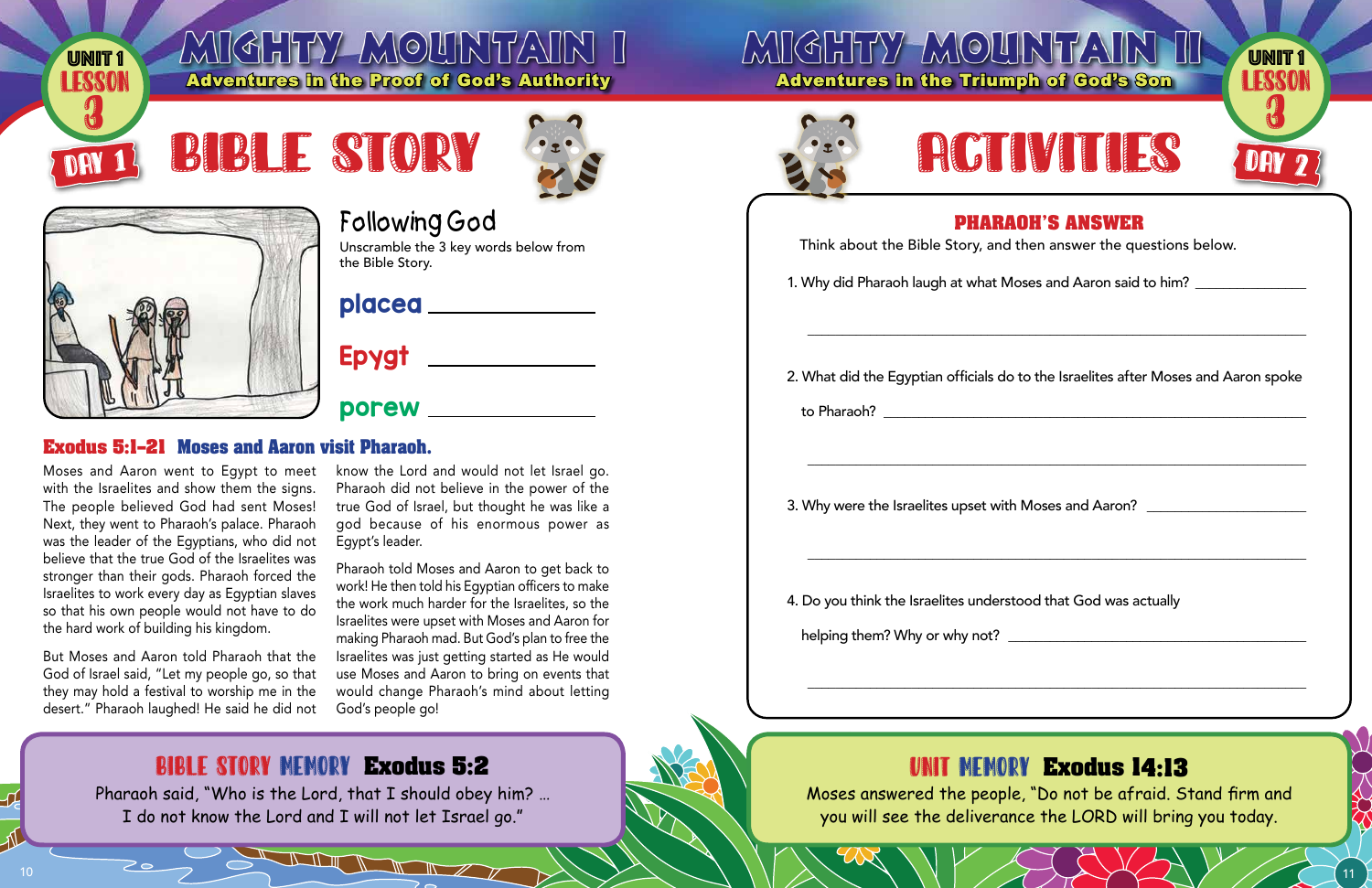

#### **FROM UNFAIR TO FAIR**

Pharaoh was treating the Israelites unfairly. In your small group, discuss and write how people might feel about the unfair events in the pictures below, using your teacher's help with answers. Then, discuss the final picture and how God made things fair in an eternal wav.







#### **BIBLE STORY MEMORY Exodus 5:2**

Pharaoh said, "Who is the Lord, that I should obey him? ... I do not know the Lord and I will not let Israel go."



#### **LISTEN. CIRCLE AND WRITE**

Listen to your BOOSTER SONG and circle your favorite sentence or "line" in the song lyrics. Then, write a sentence below about what your favorite "line" means to you.

Moses answered the people, "Do not be afraid. Stand firm and you will see the deliverance the LORD will bring you today.

# SONG LYRICS

#### *'GAME FACE"* **BOOSTER SONG EPHESIANS 6:10-11**

So the devil thinks that he can harm you Satisfied to take you for a ride Well here's a mighty word equipped to arm you You'll be stronger with the Master on your side Put the Master on your side, and the devil's gonna hide!

**UNIT1** 

LESSON

Be strong, come on, there's a battle on Look around and you will see Be strong, come on, with the armor on And His power will set you free Be strong, come on, there's a battle on Make a choice and stand with me Be strong, come on, with the armor on Let Him in, armor up, go for long, get your game face on!

So the devil thinks that he can hurt you On the run to fool you just for fun Well here's a bit of wisdom to alert you You'll be standing 'cause the battle has been won Trust the battle has been won, and the devil's day is done!

Belt of truth and breastplate of the Righteous Shoes of gospel peace gonna make your stand Shield of faith and helmet of salvation And the Spirit's sword firm in your hand

#### **UNIT MEMORY Exodus 14:13**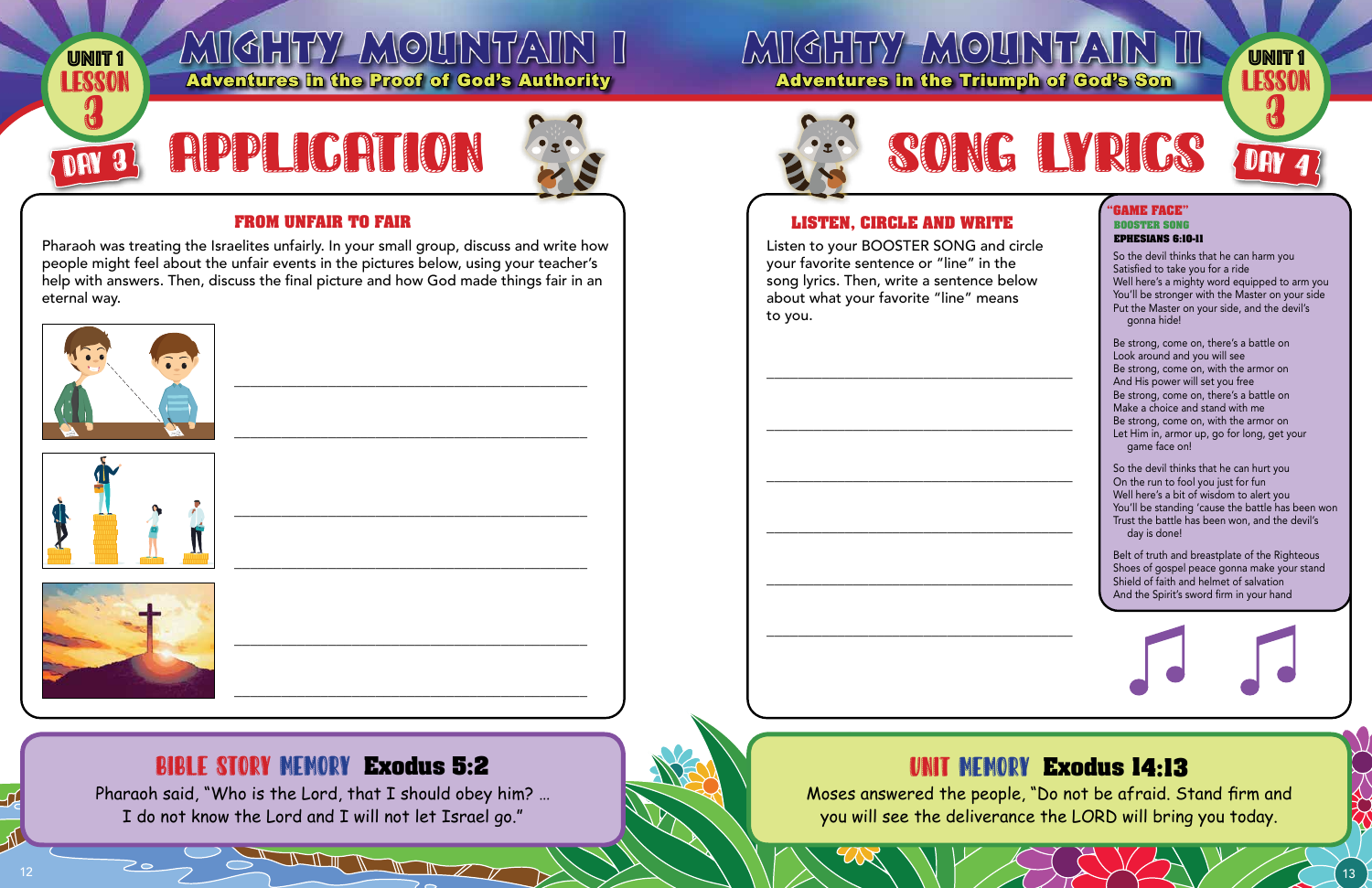

### MIGHTY-MOUNTAIN I Adventures in the Proof of God's Authority

## **MIGHTY MOU Adventures in the Triun**







## **Believing God**

Unscramble the 3 key words below from the Bible Story.

### **iverr**

## bolod

## stremas \_\_\_\_\_\_\_\_\_

#### **Exodus 7:14-24 Moses and the plague of blood.**

Pharaoh continued to be stubborn and would not let the Israelites go. God told Moses and Aaron to get up early and go to the Nile River where Pharaoh went every morning. The Nile River was especially important to the Egyptians, who got their drinking, cooking, and bathing water from it. They needed the water for their families, their animals, and their crops. They dug canals to carry water from the river to everywhere in Eqypt.

God told Moses to hold his staff, the one that turned into a snake, over the river so that the water would turn into blood. Moses told Pharaoh that since he did not listen to God's message, he would prove God had sent

him by striking the river with his staff and changing it into blood. While Pharaoh was watching, Moses tapped the Nile with his staff and immediately the water turned into red blood!

Every ounce of water in all the streams, lakes, ponds, and puddles of Egypt turned into blood. Even the water inside buckets turned into blood! The blood also became stinky, so the Egyptians desperately dug holes in the ground to get clean water. When Pharaoh saw what had happened, he went into his palace. He was shaken, but his heart was still hard toward Moses and Aaron, and he was not going to let his Israelite slaves go free!

### **BIBLE STORY MEMORY Exodus 7:17**

"By this you will know that I am the LORD: strike the water of the Nile, and it will be changed into blood."

**THE REAL PROPERTY** 





#### A H Think about the Bible Story, and

1. Why was the Nile River important

2. What were Moses' instructions or

3. What does it mean to have a hard

4. How do people in today's world h

#### UNIT MEMO

Moses answered the peop you will see the delivera

| JNTAIR<br>UNIT 1<br>ESSSON<br>aph of God's Son                                                         |
|--------------------------------------------------------------------------------------------------------|
| <b>ALLESSAN</b><br>VIII<br>Ě<br>DAY 2                                                                  |
| <b>IARD HEART</b><br>I then answer the questions below.<br>t?                                          |
| n how to turn the river into blood?                                                                    |
| d heart like Pharaoh's heart?                                                                          |
| nave a hard heart toward God? $\rule{1em}{0.15mm}$ $\,$                                                |
|                                                                                                        |
| R <b>y Exodus 14:13</b><br>le, "Do not be afraid. Stand firm and<br>nce the LORD will bring you today. |
| AVA                                                                                                    |